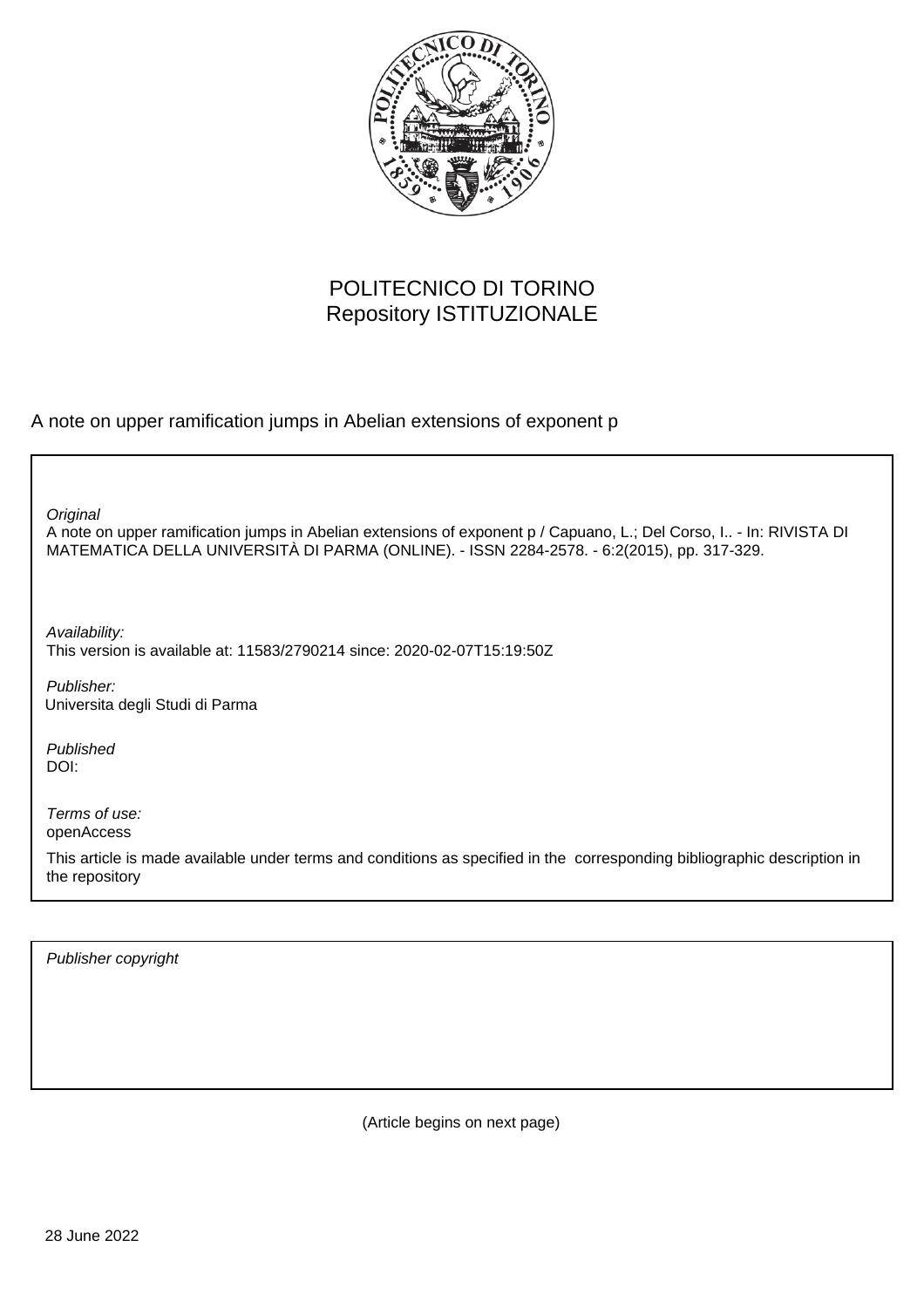### LAURA CAPUANO and ILARIA DEL CORSO

## A note on upper ramification jumps in Abelian extensions of exponent  $p$

**Abstract.** In this paper we present a classification of the possible upper ramification jumps for an elementary Abelian  $p$ -extension of a  $p$ -adic field. The fundamental step for the proof of the main result is the computation of the ramification filtration for the maximal elementary Abelian  $p$ -extension of the base field  $K$ . This result generalizes [3, Lemma 9, p. 286], where the same result is proved under the assumption that K contains a primitive  $p$ -th root of unity. To deal with this general case we use class field theory and the explicit relations between the normic group of an extension and its ramification jumps, and we obtain necessary and sufficient conditions for the upper ramification jumps of an elementary Abelian  $p$ -extension of  $K$ .

Keywords. Elementary Abelian p-extensions, upper ramification jumps, normic groups, class field theory.

Mathematics Subject Classification (2010): 11S15, 11S20, 11S31.

### 1 - Introduction

Let K be a finite extension of  $\mathbb{Q}_p$ . By Hasse-Arf Theorem ([10, p. 76]), the upper ramification jumps of a finite Abelian extension  $L/K$  are rational integers. The problem of determining the upper ramification jump sequence of an extension, as well as the inverse problem of deciding whether a set of integers could be the ramification jump sequence of an extension with a fixed Galois group, is very difficult in general. However, this problem is completely solved in the case of cyclic extensions: a very neat result, due to Maus [7] in the case where  $\zeta_p\not\in K$ , and to Miki [8] in the case

Received: July 30, 2015; accepted in revised form: October 16, 2015.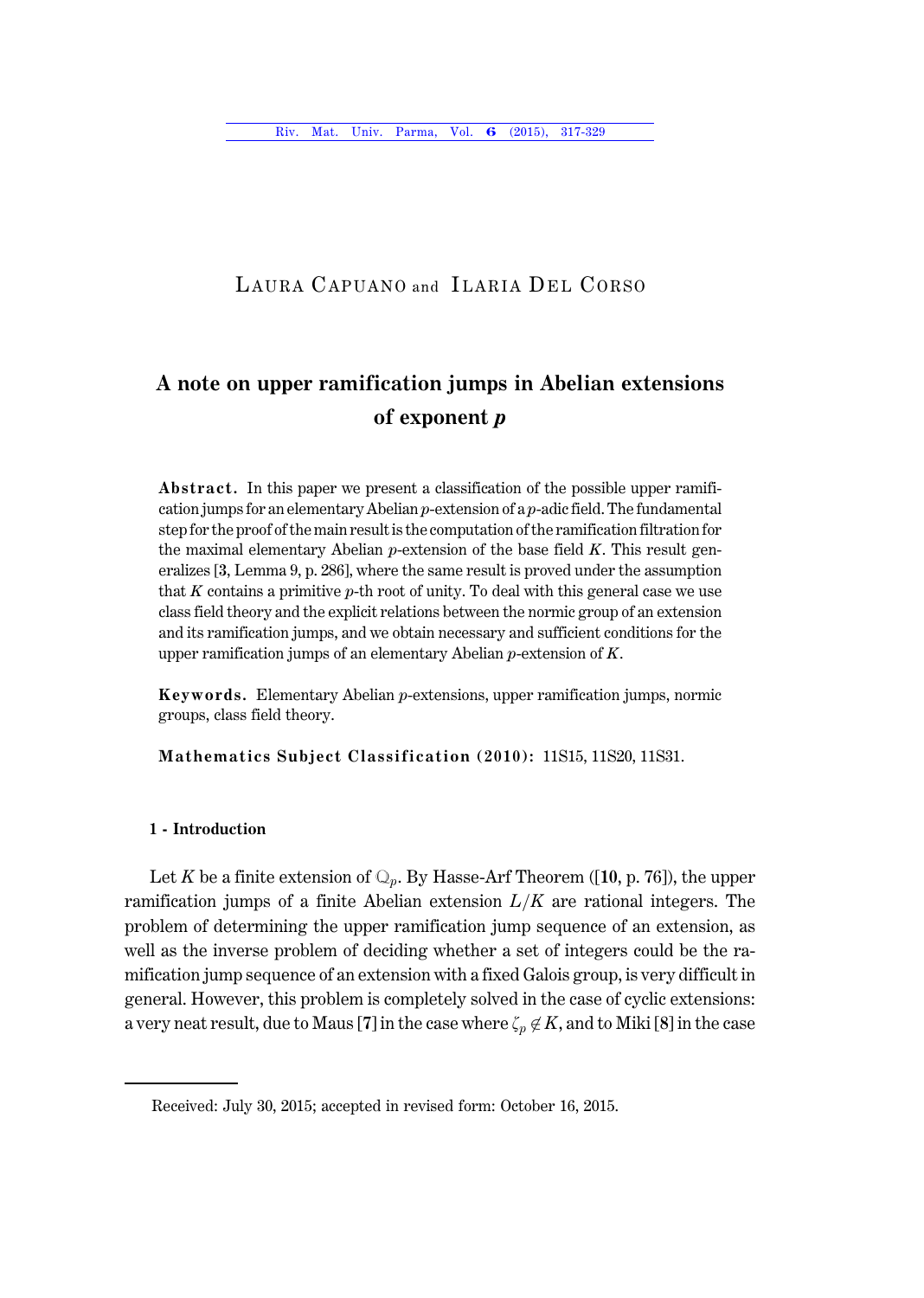where  $\zeta_p \in K$ , characterizes the sequence of integers which can be the ramification jumps of a totally ramified cyclic p-extension  $L/K$ . In this case, the ramification jumps completely determine the sequence of the ramification groups, since the quotients of the filtration are necessarily cyclic of order  $p$ .

In this paper we consider another basic case, namely the case of elementary Abelian *p*-extensions of a *p*-adic field (some results for biquadratic extensions can be found in [1]). In this case, the ramification subgroup sequence depends upon the jumps and the order of the subgroups. In Theorem 13, we characterize the sequences of couples of integers  $(t, m)$ , where t denotes an upper jump and m its "size" (see Definition 3), which describe the ramification subgroup sequence of an elementary Abelian  $p$ -extension of  $K$ .

Our main tool is class field theory and the explicit relation, already used in [11] for cyclic extensions, between the group of norms of an extension and its ramification jumps. The fundamental step for the proof of Theorem 13 is the computation of the ramification filtration for the maximal elementary Abelian  $p$ -extension of the base field K. This result is contained in Theorem 12 and generalises  $[3, \text{Lemma 9}, p. 286]$ .

In the case of non-Abelian extensions, Hasse-Arf Theorem can fail and the upper ramification jumps do not have to be integral. However, one can give a classification for the lower ramification jumps. In this setting, very few cases are known. One special case can be found in [4] where, to better understand the counterexamples to the conclusion of Hasse-Arf Theorem and as a first step towards an explicit description of wildly ramified Galois module structure, the two authors classify the ramification break numbers of totally ramified quaternion extensions of dyadic number fields.

#### 2 - Notation and preliminary results

Throughout the paper  $p$  will be a fixed prime number. If  $K$  is a finite extension of  $\mathbb{Q}_p$ , we shall denote by  $e_K$  and  $f_K$  the ramification index and the inertial degree of  $K/\mathbb{Q}_p$ , and by  $n_K$  the degree of the extension; hence, we have  $n_K = e_K f_K = [K : \mathbb{Q}_p]$ .

We shall denote by  $\mathcal{O}_K$  the ring of integers of K, by  $\pi = \pi_K$  a uniformizer of K (i.e. a generator of the maximal ideal  $\mathcal{M}_K$  of  $\mathcal{O}_K$ ) and by  $v_K$  the valuation of K normalized so that  $v_K(\pi_K) = 1$ . We shall indicate the residue field of K by  $\overline{K}$ ; then,  $|\overline{K}| = p^{f_K}$ .

Let  $U_K$  be the group of units of K, and consider its usual filtration  $\{U_K^i\}_{i>1}$  given by  $U_K^i = 1 + \mathcal{M}_K^i$  for  $i \geq 1$ .

For a finite extension  $L/K$ , we denote by  $N_{L/K}$ ,  $\mathcal{D}_{L/K}$  and  $Disc_{L/K}$  the norm, the different and the discriminant of  $L/K$  respectively. If  $L/K$  is a Galois extension with Galois group  $G$ , we consider the filtration of  $G$  given by the ramification subgroups: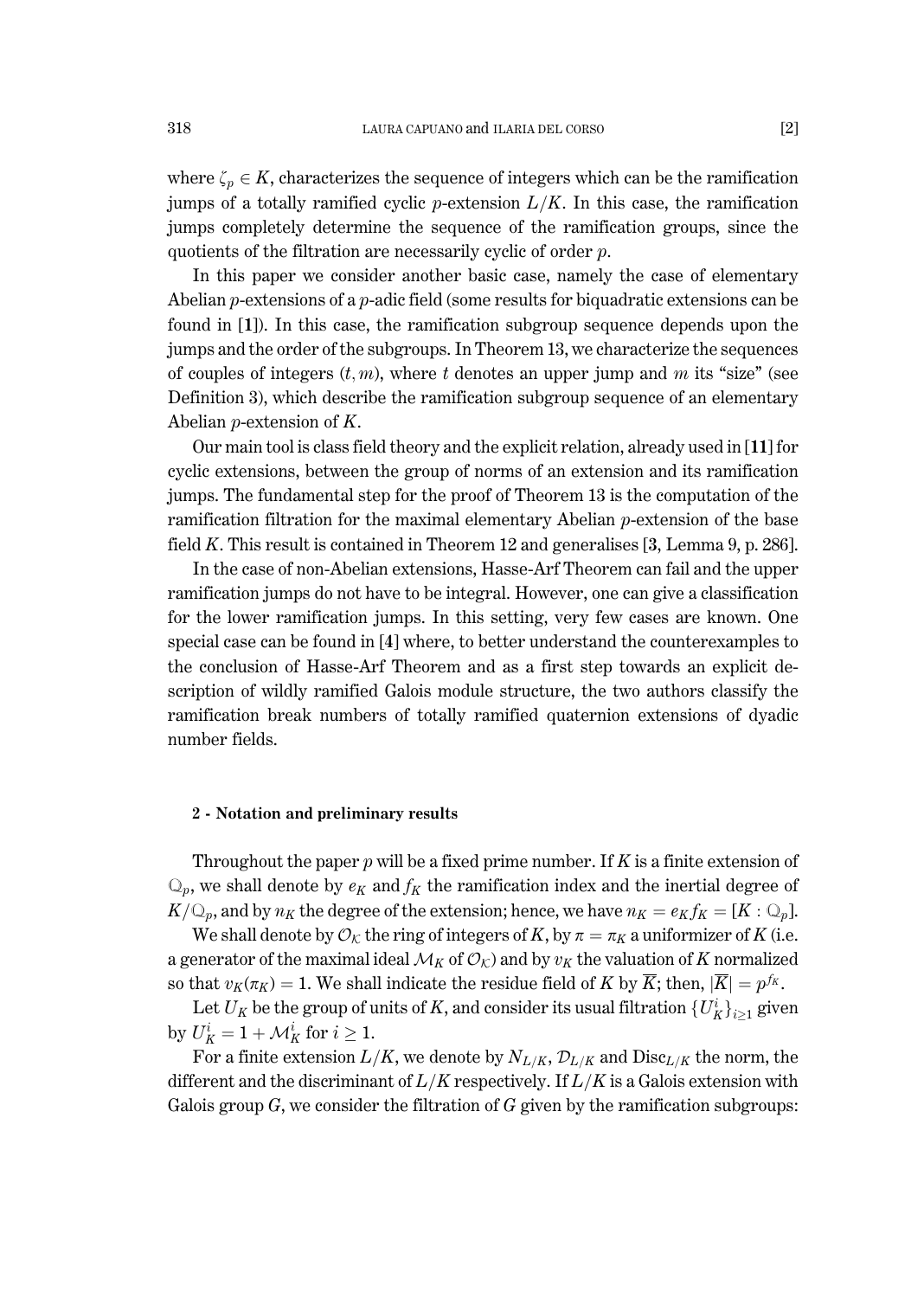319

 $\lceil 3 \rceil$ 

in our context, instead of the more classical lower numbering  $G_i$  for the ramification subgroups, it is useful to use the upper numbering, so, for every  $v > 0$ , we denote the ramification subgroups by  $G^v$  (see [10, Ch, IV] for the definition and the fundamental properties of ramification subgroups).

We are interested in studying the filtration of the  $G<sup>v</sup>$  and, more specifically, the values of  $\nu$  for which these subgroups change.

Definition 1. We say that s is a *lower ramification jump* for the extension  $L/K$  if  $G_s \neq G_u$  for every  $u > s$ . Similarly, we say that t is an upper ramification jump if  $G^t \neq G^u$  for every  $u > t$ .

The lower ramification jumps of an extension are always integers, whereas in general the upper ones are not. However, the well known theorem of Hasse and Arf [10, p. 76] ensures that, in case of Abelian extensions, all the jumps of the filtration  $G^v$ are integers.

As already observed in the Introduction, the problem of determining whether a set of integers may be realized as the sequence of upper ramification jumps for an extension  $L/K$  can be very difficult in general. The problem is completely solved in the case of cyclic extensions.

A necessary and sufficient condition for m natural numbers  $t^1 < \cdots < t^m$  to be upper ramification jumps of a totally ramified cyclic  $p$ -extension over K was given by Maus [7] in two cases, namely when  $\zeta_p \notin K$  and when, if r is the maximal integer such that  $\zeta_{p^r} \in K$ ,  $v_K(\zeta_{p^r} - 1) \neq 0$  mod p, and by Miki [8] in the general case. A constructive proof of the existence part of Miki's result was given by Sueyoshi in [11].

The general result of Miki is rather technical to state; we at least recall what can happen in the easier case when  $\zeta_p \notin K$ :

Theorem 2 [Maus, 1973]. Let  $\{t^1 < \cdots < t^m\}$  be a finite set of integers and suppose that  $\zeta_p \notin K$ ; then, there exists a totally ramified cyclic extension  $L/K$  of degree  $p^m$  with upper ramification jumps  $t^1, \ldots, t^m$  if and only if the following conditions hold:

\n- \n
$$
1 \leq t^1 < \frac{pe_K}{p-1} \text{ and } (t^1, p) = 1;
$$
\n
\n- \n
$$
\text{if } t^i < \frac{e_K}{p-1}, \text{ then } t^{i+1} = pt^i \text{ or } pt^i < t^{i+1} < \frac{pe_K}{p-1} \text{ and } (p, t^{i+1}) = 1;
$$
\n
\n- \n
$$
\text{if } t^i \geq \frac{e_K}{p-1}, \text{ then } t^{i+1} = t^i + e_K.
$$
\n
\n

Our aim is to characterize the upper ramification jumps and the ramification subgroups of an elementary Abelian  $p$ -extension of  $K$ . In this case, ramification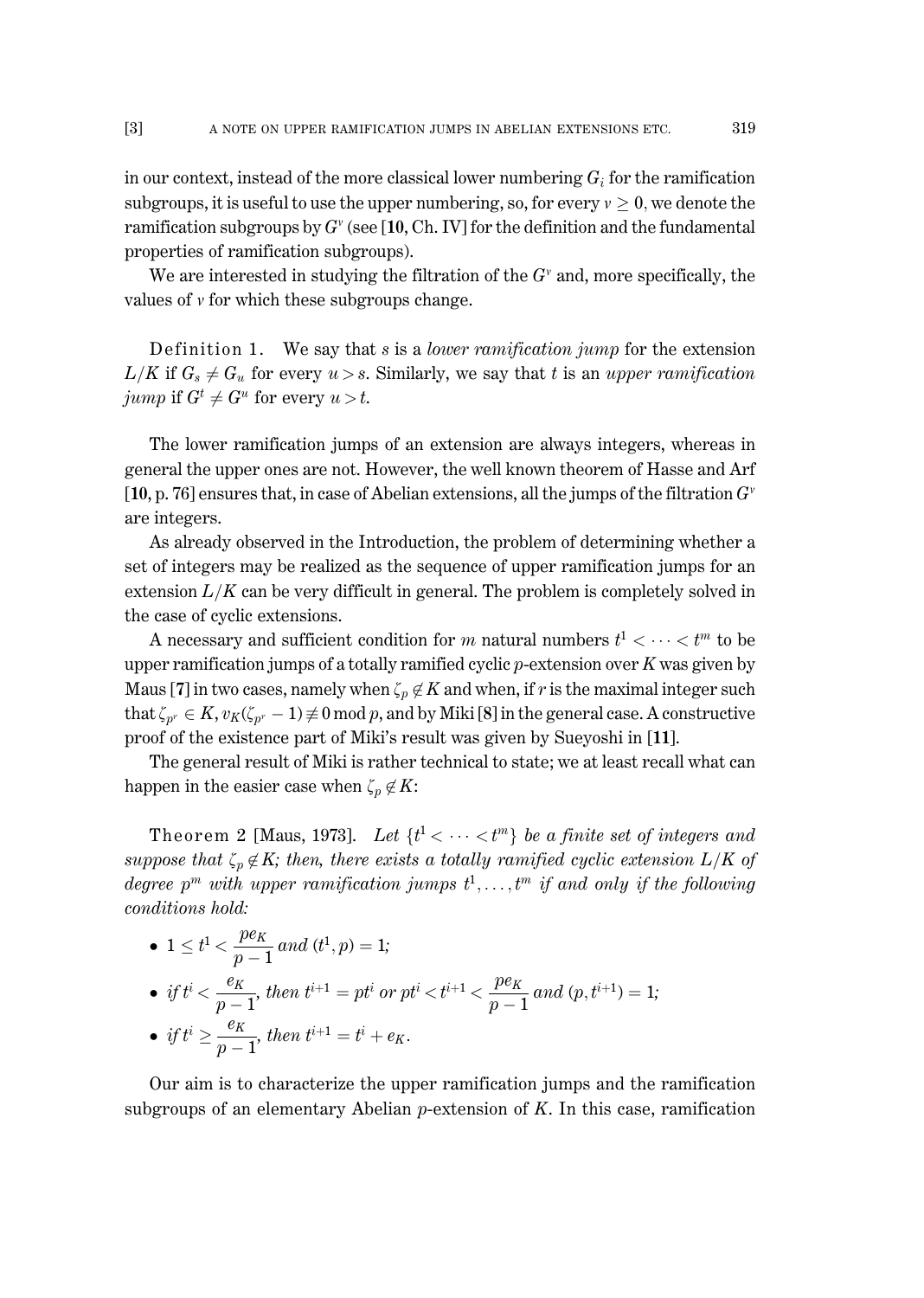subgroups are clearly elementary Abelian  $p$ -groups, so the ramification group sequence is completely determined by the jumps and the order of the subgroups.

Definition 3. Let  $L/K$  be a Galois extension with Galois group G and let  $t \geq 1$ be an upper ramification jump. If  $|G^t/G^{t+1}| = p^m$ , we call m the "size" of the upper jump  $t$ .

Given an elementary Abelian  $p$ -extension, we can associate to the ramification subgroups a sequence of couples of integers  $(t, m)$ , where t denotes an upper jump and  $m$  its size. We will refer to the couple simply as to the ramification jump.

For the convenience of the reader, we quote the class field correspondence theorem in a form which easily follows from Theorem 6.2 and 6.3 of [5, Ch. III, p. 154].

Theorem 4 [Class field correspondence]. There is a one-to-one correspondence between the finite Abelian extensions of  $K$  and the open subgroups of finite index of  $K^{\times}$  given by  $L \longleftrightarrow N_{L/K}(L^{\times})$ . This correspondence is an order reversing bijection between the lattice of finite Abelian extensions of  $K$  (with respect to the intersection  $L_1 \cap L_2$  and the compositum  $L_1L_2$ ) and the lattice of open subgroups of finite index in  $K^{\times}$  (with respect to the intersection  $N_1 \cap N_2$  and the product  $N_1N_2$ ).

Furthermore, if  $L/K$  is the extension associated to the subgroup N and G is its Galois group,  $K^{\times}/N \cong G$ , hence  $|K^{\times}/N| = [L:K]$ .

It is well known [5, Rm, 1, p. 156] that, if  $char(K) = 0$ , one may omit the word "open" in Theorem 4.

There is a close connection between the ramification groups of an extension  $L/K$ and the group  $K^{\times}/N_{L/K}(L^{\times})$ . In the case of totally ramified extensions of degree p, this is given by the following proposition:

Proposition 5. Let  $L/K$  be a totally ramified extension of degree p and let t be its upper ramification jump. Then

$$
t=\min\{j\in\mathbb{N}\mid U_K^{j+1}\subseteq N_{L/K}(L^\times)\}.
$$

Proof. Let t be the upper ramification jump of the extension  $L/K$ . From [10, Cor. 3, p. 85], we have that  $U_K^{t+1} = N_{L/K}(U_L^{\psi(t)+1}) \subseteq N_{L/K}(L^{\times})$ , where  $\psi$  denote the inverse of the Herbrand function (see [10, Ch. IV]). Hence,

$$
t \geq \min\{j \in \mathbb{N} \mid U_K^{j+1} \subseteq N_{L/K}(L^\times)\}.
$$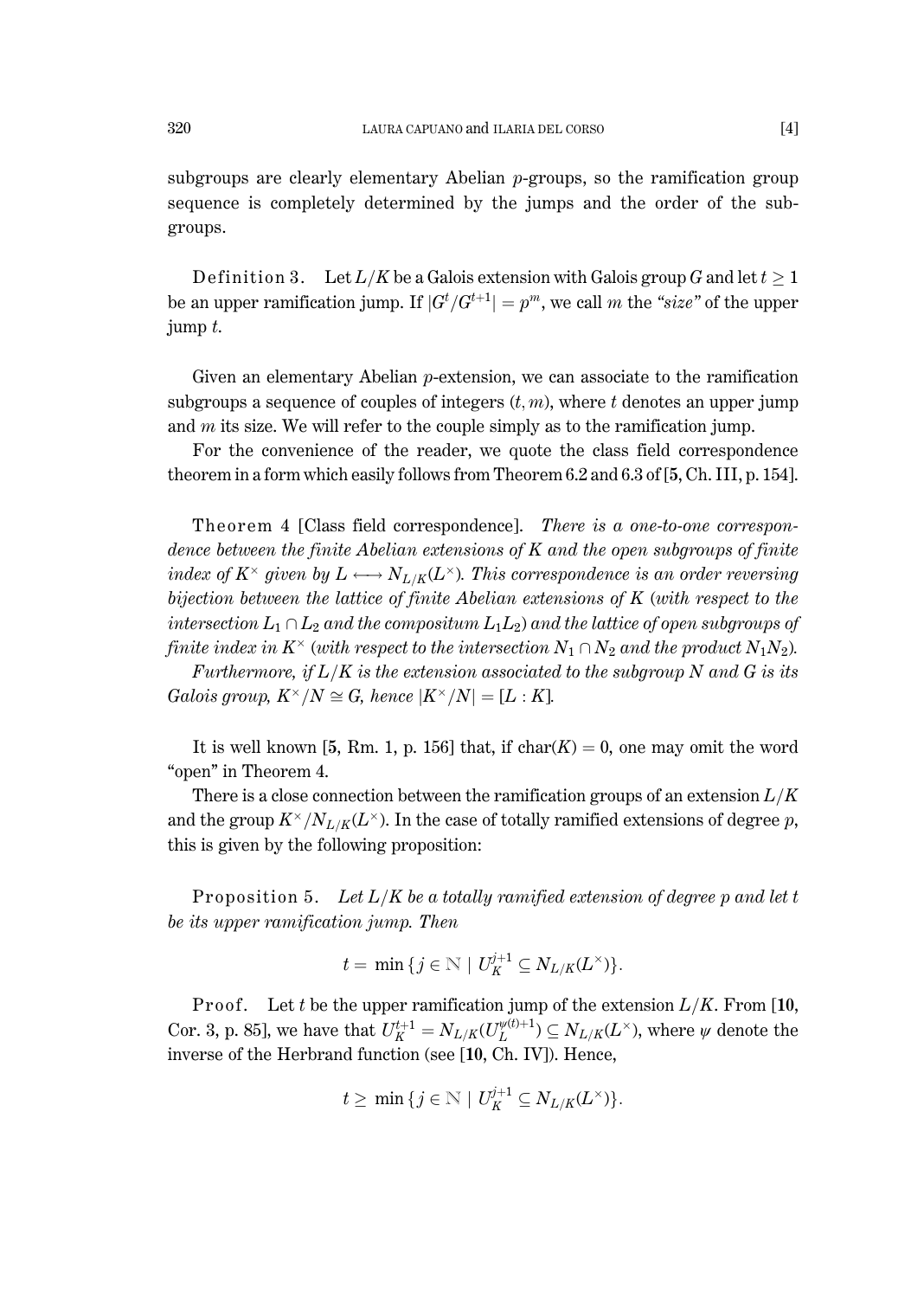321

We have now to show that  $t$  is exactly the minimum. If not, we would have  $U_K^t \subseteq N_{L/K}(L^{\times})$ . From [10, Thm 1, p. 227] we know that, for  $n \geq 0$ , the canonical map induced by inclusion and projection  $U_K^n/N_{L/K}(U_L^{\psi(n)}) \longrightarrow K^\times/N_{L/K}(L^\times)$  is injective, hence  $U_K^n \cap N_{L/K}(L^\times) = N_{L/K}(U_L^{\psi(n)})$ . This means that, if  $U_K^n \subset N_{L/K}(L^\times)$ , we get  $U_K^n \subset N_{L/K}(U_L^{\psi(n)})$ , that is a contradiction if  $t = n$ .  $\Box$ 

Remark 6. The proposition follows also from [6, Theorem 1.4, p. 74] (see also [6, Remark 1.6.1, p. 80]).

#### 3 - The compositum of all extensions of degree  $p$  of  $K$

Let  $\mathcal{E}_K(p)$  be the set of all the cyclic extensions of K of degree p within a fixed algebraic closure of K and let  $\mathcal{C}_K(p)$  be the compositum of all extensions  $E \in \mathcal{E}_K(p)$ ; then,  $\mathcal{C}_K(p)$  is the maximal elementary Abelian p-extension of K in this fixed algebraic closure. In this section, following [3], we determine the upper ramification jumps of  $\mathcal{C}_K(p)/K$ .

Proposition 7.

$$
[\mathcal{C}_K(p):K] = \begin{cases} p^{n_K+1} & \text{if } \zeta_p \notin K \\ p^{n_K+2} & \text{if } \zeta_p \in K \end{cases}
$$

Proof. This is a classical result that can be easily proved using, for example, [9, Ch. V, Prop 5.8 and Thm  $5.7$ ]<sup>1</sup>.  $\Box$ 

In [3], the ramification subgroups of  $C_K(p)/K$  are computed, using Kummer theory, in the case where  $\zeta_p \in K$ . The use of class field theory allows us to generalize this result to a general field  $K$ . Also in this general case, the ramification groups can be computed via the study of all the subextensions of degree  $p$ .

Let  $M \subseteq C_K(p)$  be an elementary Abelian *p*-extension of Galois group G and let  $L \subseteq M$  a Galois subextension of degree p over K. Denote by  $\mathcal{D}_{L/K} = \pi_L^{D_L}$  and by  $G_L = \text{Gal}(M/L)$ ; hence by Galois correspondence,  $\text{Gal}(L/K) \cong G/G_L$ .

Using the ramification-discriminant formula [10, Prop. 4, p. 64],  $v_L(\mathcal{D}_{L/K}) =$  $\sum_{v\geq 0} (|(G/G_L)_v|-1)$ . In our case,  $|(G/G_L)_v|=p$  if  $0 \leq v \leq t$  and  $|(G/G_L)_v|=1$ otherwise, hence  $v_L(\mathcal{D}_{L/K}) = (p-1)(t+1)$  and the jump of this extension is

 $^{\rm 1}$  This result holds for every complete field with finite residue field.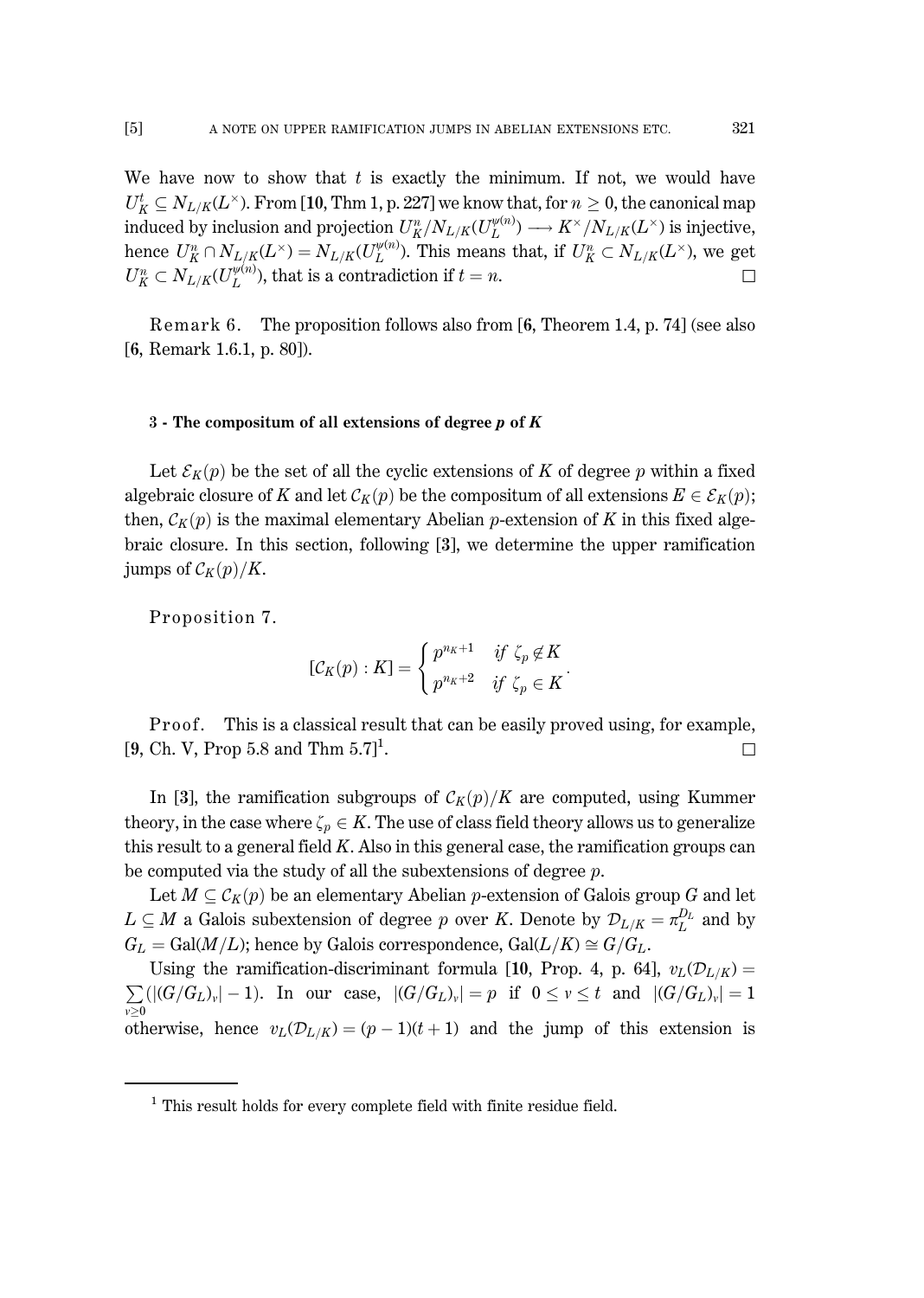$$
t = \frac{D_L}{(p-1)} - 1.
$$
 Hence,  

$$
(G/G_L)^v = (G/G_L)_v = \begin{cases} \mathbb{Z}/p\mathbb{Z} & \text{if } v \leq \frac{D_L}{(p-1)} - 1 \\ 0 & \text{if } v > \frac{D_L}{(p-1)} - 1 \end{cases}
$$

This information allows us to reconstruct the ramification groups of  $M/K$ . In fact, by Herbrand's Theorem [10, Lemma 5, p. 75],  $(G/G_L)^{\nu} = G^{\nu}G_L/G_L$ , for every  $\nu \geq 0$ , hence

(1) 
$$
(G/G_L)^{\nu} = 0 \iff G^{\nu} \subseteq G_L \iff \nu > \frac{D_L}{(p-1)} - 1.
$$

Since  $G_L$  runs over all subgroups of index  $p$  of  $G$  as  $L$  runs over all normal extension of degree  $p$  of K contained in M, it follows that

$$
G^v = \bigcap_{\substack{L \subseteq M \\ [L:K] = p \\ D_L/(p-1) < v+1}} G_L.
$$

This characterization of the ramification subgroups allow us to easily prove the following proposition:

Proposition 8. Let  $M/K$  be an elementary Abelian p-extension; then t is an upper ramification jump of  $M/K$  if and only if there exists a subextension  $L/K$  of degree  $p$  with upper ramification jump equal to  $t$ .

**Proof.** Assume that there exists a subextension  $L \subseteq M$  such that  $L/K$  is cyclic of degree  $p$  with upper ramification jump  $t$ ; we prove that  $t$  is an upper ramification jump for  $M/K$ . According to the notation introduced before, call G the group  $Gal(M/K)$  and  $G_L = Gal(M/L)$ . Since t is the upper ramification jump for  $L/K$ ,  $Gal(L/K) = (G/G_L)^t$  and  $(G/G_L)^{t+1} = \{1\}$ , hence  $G^{t+1} \subseteq G_L$  and  $G^t \nsubseteq G_L$ . By (1), this shows that t is an upper ramification jump for  $M/K$ .

Assume now that  $t$  is an upper ramification jump for  $M/K$ . From the previous description, we get

| $G^t =$                   |                           | $G_L$ and $G^{t+1} =$ |           | $G_L$ |
|---------------------------|---------------------------|-----------------------|-----------|-------|
| L⊂M                       |                           |                       | L⊂M       |       |
| $[L:K]=p$                 |                           |                       | $[L:K]=p$ |       |
| $\frac{D_L}{(p-1)} < t+1$ | $\frac{D_L}{(p-1)} < t+2$ |                       |           |       |

Since  $G^t \neq G^{t+1}$ , there exists  $L \subset M$  with  $[L : M] = p$  and  $D_L = (p-1)(t+1)$  and the upper ramification jump of this extension is exactly  $t$ .  $\Box$ 

322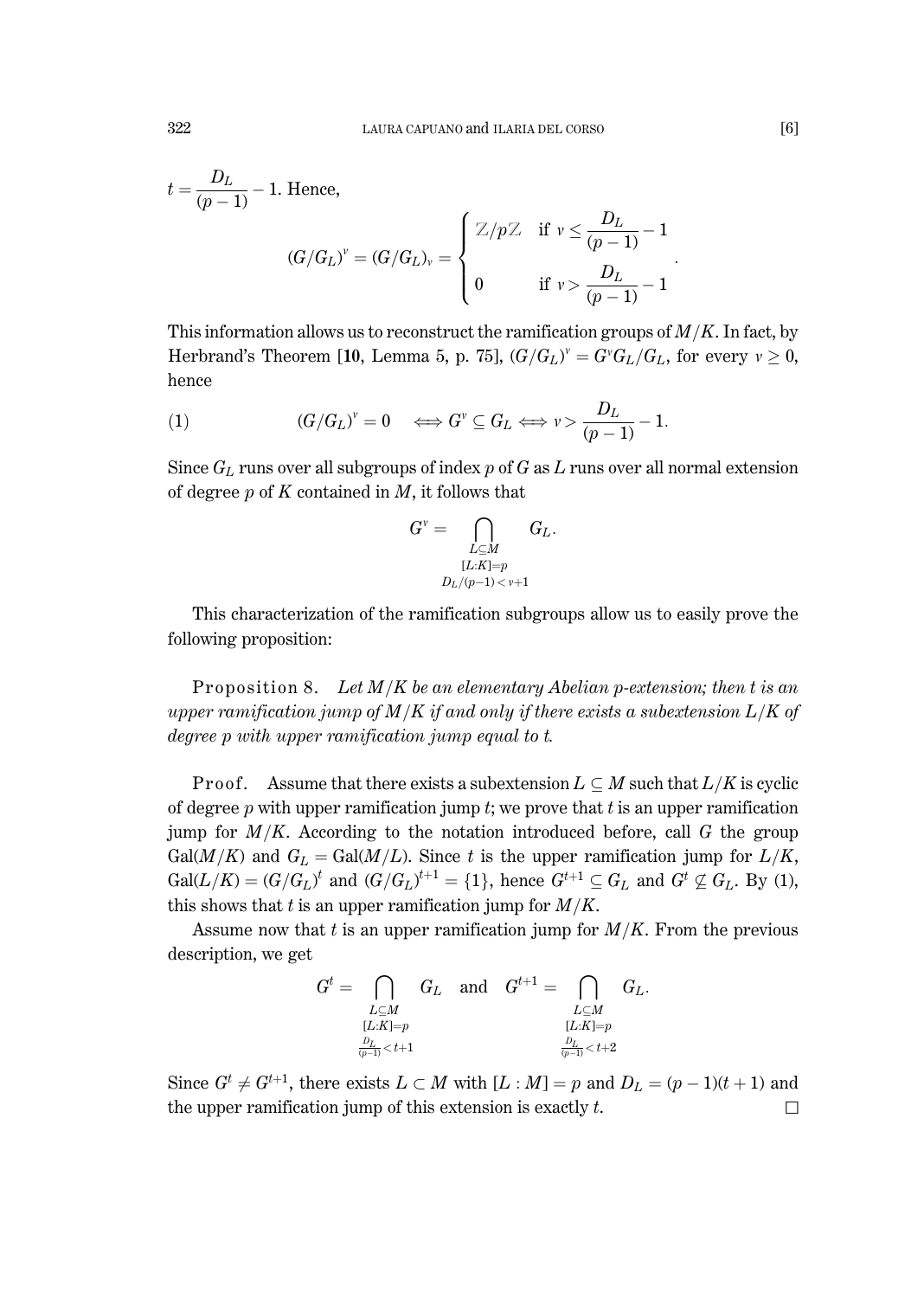We want now to construct a subgroup of  $K^{\times}$  such that the corresponding extension (via class field correspondence) is a subextension of  $\mathcal{C}_K(p)$  and its Galois group over  $K$  has a given jump. To this aim, we need to describe the structure of the group of units  $U_K$ .

Let  $I = \{i \in \mathbb{Z} \mid 1 \leq i < \frac{pe_K}{p-1} \text{ and } (p, i) = 1\} = \{t^1, \dots, t^{e_K}\}\text{, let } \overline{K} \text{ be the re-$ sidue field of K and let us fix a set  $C = \{c_1, \ldots, c_{f_K}\}\$  of elements of  $\mathcal{O}_K$  such that the residues of its elements in  $\overline{K}$  form a basis of  $\overline{K}$  over  $F_p$ . If  $\zeta_p \in K$ , denote by r the maximal integer such that K contains a  $p^r$ -root of unity.

Theorem 9 ([5], Ch. I, Prop. 6.4, p. 19). Every  $\alpha \in U_K^1$  can be written as a  $product$ 

$$
\alpha=\prod_{i\in I}\,\prod_{j=1}^{J_K}\,(1+c_j\pi^i)^{a_{ij}}{\omega_*}^a,
$$

*where:* 

- if  $\zeta_p \notin K$ ,  $\omega_* = 1$ ,  $a = 0$  and the above expression for  $\alpha$  is unique, hence  $U_K^1$  is a free  $\mathbb{Z}_p$ -module of rank  $n_K = e_K f_K = [K : \mathbb{Q}_p]$ ;
- if  $\zeta_p \in K$ , then  $\omega_* = 1 + c_* \overline{x^{p-1}}$  is a principal unit such that  $\omega_* \notin K^p$ ,  $c_* \in C$  and  $a \in \mathbb{Z}_p$ . In this case, the above expression is not unique, and  $U_K^1$  is a product of a free  $\mathbb{Z}_p$ -module of rank  $n_K$  and the p-torsion group  $\mu_{p^r}$ .

Let us call  $F = \{(x, y) \in \mathbb{Z} \times \mathbb{Z} \mid x \in I, 1 \le y \le f_K\}$ ; we put  $\eta_{(x, y)} = 1 + c_y \pi^x$  for every  $(x, y) \in F$ .

It is known that the maximal unramified extension  $K_{ur}$  of K contained in  $\mathcal{C}_K(p)$  is cyclic of degree p (and it is the one associated to the group  $\langle K^{\times p}, U_K^1 \rangle$ ). The following lemma characterizes the maximal subextensions of  $\mathcal{C}_K(p)$  with only one ramification jump:

Lemma 10. Let  $t \in I$  and let  $L_t/K$  be the extension associated to the group

$$
N_t=\langle K^{\times p},\;\pi,\;\{\eta_{(x,y)}\}_{(x,y)\in F,\;x\neq t},\;\omega_*\rangle.
$$

Then,  $L_t/K$  is an elementary Abelian extension of degree  $p^{f_K}$  with only one rami*fication jump equal to t.* 

**Proof.** By Theorem 4, we have  $[L_t : K] = |K^\times/N_t|$ . Now,  $K^\times/N_t \cong U_K^t/U_K^{t+1}$ and, since  $t \in I$ , by Theorem 9 we have that  $U_K^t/U_K^{t+1} \cong \overline{K}$ . It follows that  $[L_t:K] = |\overline{K}| = p^{f_K}$ . Moreover, since  $\langle K^{\times p}, \pi \rangle \subset N_t$ , then  $L_t/K$  is totally ramified.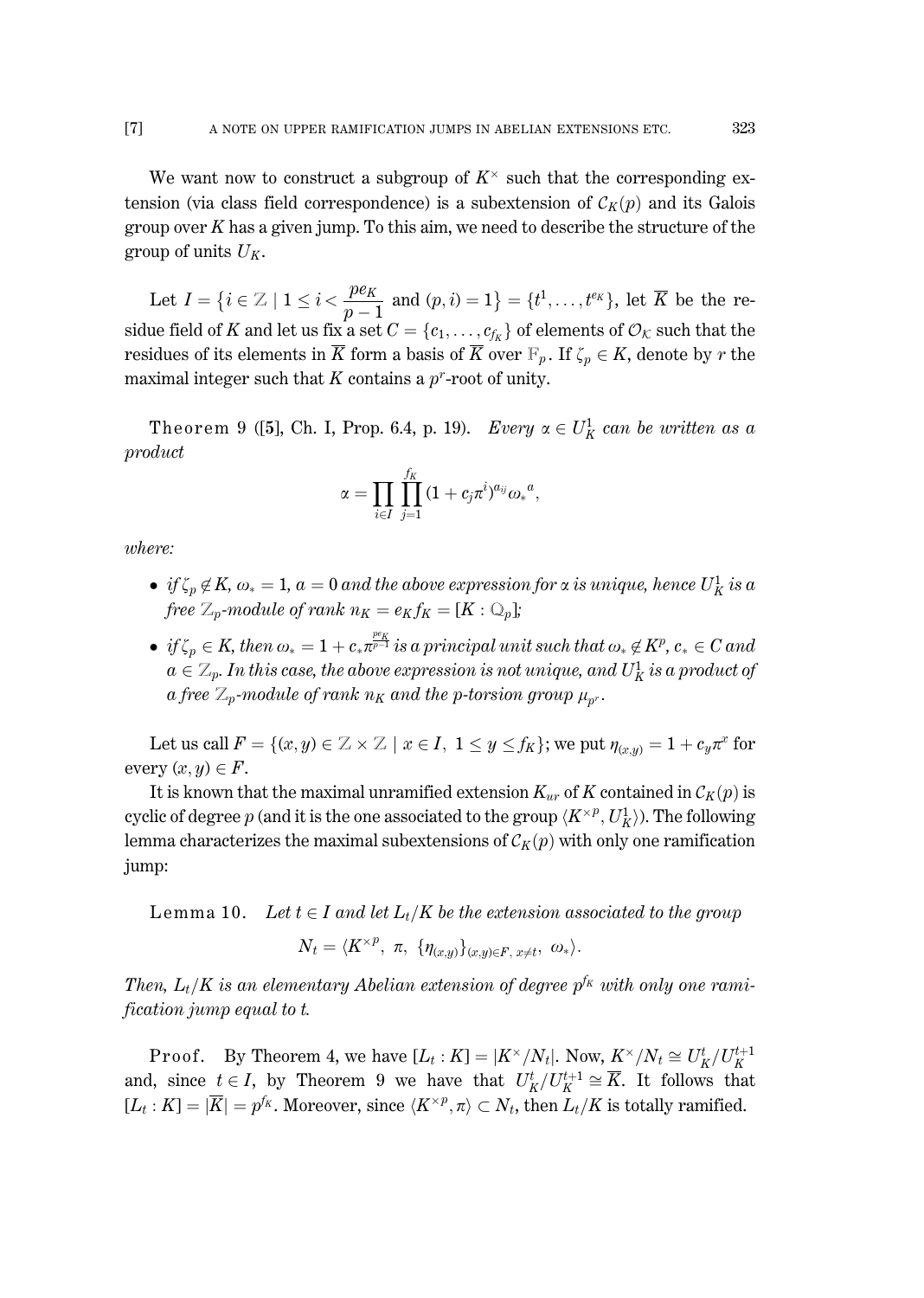Using the previous proposition, it easy to see that t is a ramification jump for  $L_t$ . In fact, we can consider the extension  $L/K$  associated to the soubgroup

$$
N = \langle K^{\times p}, \pi, \{ \eta_{(x,y)} \}_{(x,y) \in F - \{(t,1)\}}, \omega_* \rangle;
$$

L is a subextension of  $L_t/K$  since  $N_t \subset N$ , has degree p (because  $|K^{\times}/N| = p$ ) and ramification jump equal to  $t$  (this follows easily from Proposition 5). By Proposition 8, we have that t is also an upper ramification jump for  $L_t/K$ .

We want to show that  $t$  is the only possible jump. In fact, let  $L$  be any subextension of  $L_t/K$  of degree p over K; then, the group  $N_L = N_{L/K}(L^{\times})$  is a subgroup of  $K^{\times}$  of index p and contains  $N_t$ , so  $U_K^{t+1} \subset N_t \subset N_L$ .

On the other hand,  $K^{\times} = \langle U_K^t, N_t \rangle$  and  $N_L \subsetneq K^{\times}$ , so  $U_K^t \not\subset N_L$  and, applying Proposition 5, its ramification jump is t. Using Proposition 8, we get that t is the only ramification jump of  $L_t/K$ . П

If  $\zeta_p \in K$ , the field  $\mathcal{C}_K(p)$  has also a totally ramified subextension with jump not in the set  $I$ :

Lemma 11. If  $\zeta_p \in K$ , let  $t' = \frac{pe_K}{n-1}$  and let  $L_{t'}$  be the extension associated to the subgroup

$$
N_{t'}=\langle K^{\times p},\pi, \{\eta_{(x,y)}\}_{(x,y)\in F}\rangle.
$$

Then,  $L_{t'}/K$  is a cyclic extension of degree p with ramification jump equal to  $t'^{2}$ .

The argument of the proof is the same of the previous lemma. By class Proof. field theory (Theorem 4), we have that  $[L_{t}: K] = |K^{\times}/N_{t'}|$  and  $|K^{\times}/N_{t'}|$  is a cyclic group generated by  $\omega_* N_{t'}$  that has order p (recall that  $\omega_*$  is, by Theorem 9, a principal unit of  $U_K^{\frac{pe_K}{p-1}}$  such that  $\omega_* \notin K^p$ ). The fact that the ramification jump is exactly t follows easily from Proposition 5, since  $U_K^t \nsubseteq N_t$  (by construction  $\omega_* \notin N_t$ ) and  $U_K^{t'+1} \subseteq K^{\times p} \subseteq N_{t'}.$ 

Theorem 12. If  $\zeta_p \notin K$ , the upper ramification groups of  $\mathcal{C}_K(p)/K$  are the following:

- 1.  $G = G^{-1} = (\mathbb{Z}/p\mathbb{Z})^{n_K+1};$
- 2.  $G^0 = \ldots = G^{t^1} = (\mathbb{Z}/p\mathbb{Z})^{n_K}$ ;

<sup>2</sup> We recall that, if  $\zeta_p \in K$ ,  $(p-1) | e_K$  so  $\frac{pe_K}{p-1}$  is an integer.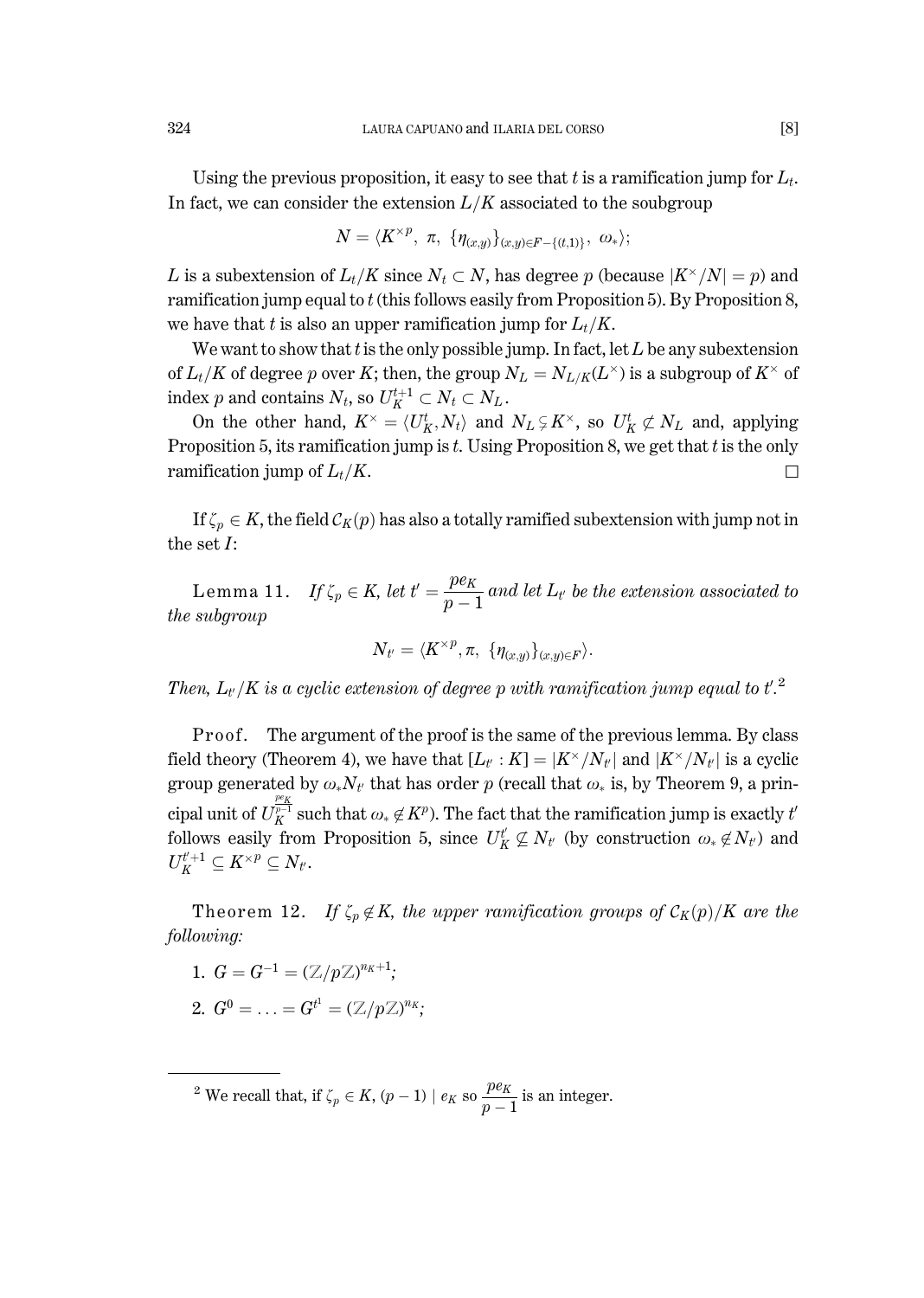325

\n- 3. 
$$
G^{t^{i+1}} = \ldots = G^{t^{i+1}} = (\mathbb{Z}/p\mathbb{Z})^{n_K - if_K}
$$
 for every  $i = 1, \ldots, e_K - 1$ ;
\n- 4.  $G^{t^{k}K+1} = \{e\};$
\n

so, the upper ramification jumps are exactly  $-1$  of size 1 and  $t^1 \dots t^{e_K}$  of size  $f_K$ . If  $\zeta_p \in K$ , the upper ramification groups of  $\mathcal{C}_K(p)/K$  are the following:

- 1.  $G = G^{-1} = (\mathbb{Z}/n\mathbb{Z})^{n_K+2}$ .
- 2.  $G^0 = \ldots = G^{t^1} = (\mathbb{Z}/p\mathbb{Z})^{n_K+1}$ .
- 3.  $G^{t^{i+1}} = \ldots = G^{t^{i+1}} = (\mathbb{Z}/p\mathbb{Z})^{n_K+1-i f_K}$  for every  $i = 1, \ldots, e_K 1$ ;

4. 
$$
G^{t^eK+1} = G^{\frac{pe_K}{p-1}} = \{\mathbb{Z}/p\mathbb{Z}\}\
$$

5.  $G_{p-1}^{\frac{pe_K}{p-1}+1} = \{e\}$ .

so, the upper ramification jumps are exactly  $-1$  and  $\frac{pe_K}{n-1}$  of size 1 and  $t^1 \dots t^{e_K}$  of size  $f_K$ .

Proof. Let us consider the case  $\zeta_p \in K$  (the case  $\zeta_p \notin K$  is the same without taking into account the "special subextension"  $L_v$ ). As done before, call  $t' = \frac{pe_K}{p-1}$  and  $I' = I \cup \{t'\}$ . Firstly, we show that  $\mathcal{C}_K(p) = K_{ur} L_{t'} \prod_{i \in I} L_i$ . In fact, each extension on the right-hand side is an elementary Abelian p-extension, so  $\mathcal{C}_K(p) \supseteq K_{ur} \prod L_t$ . On the other hand,  $K_{ur}$  is linearly disjoint from  $\prod L_i$ : in fact, by class field theory and the previous constructions, the extension  $K_{ur}/K$  is associated to the subgroup  $\langle K^{\times p}, U_K^1 \rangle$ , while  $\prod L_t/K$  is associated to the subgroup  $\bigcap N_t = \langle K^{\times p}, \pi \rangle$ . Hence, the intersection of these extensions is the field associated to the soubgroup  $\langle K^{\times p}, \pi, U_K^1 \rangle = K^{\times}$ , namely K.

With the same argument, one can show that, for every  $\overline{t} \in I'$ , the extension  $L_{\overline{t}}$  is linearly disjoint from  $\prod L_t$ . It follows that  $t \in I \setminus \{t\}$ 

$$
[K_{ur} \prod_{t \in I'} L_t : K] = [K_{ur} : K] \prod_{t \in I'} [L_t : K] = p^{n_K + 2} = [\mathcal{C}_K(p) : K],
$$

so  $\mathcal{C}_K(p) = K_{ur} \prod_{t \in I'} L_t$ .

It is clear that all the integers  $\{-1, t^1, \ldots, t^{\ell_K}, t'\}$  are upper ramification jumps for the extension  $C_K(p)/K$ , as all of them are upper ramification jumps for a cyclic subextension of  $\mathcal{C}_K(p)/K$  of degree p (see proofs of Lemma 10 and 11).

To see that these are the only upper ramification jumps, it is enough to prove that each of the jumps in  $\{t^1, \ldots, t^{e_K}\}$  has at least size  $p^{f_K}$  and  $t'$  has size at least one. In this

$$
^{[9]}
$$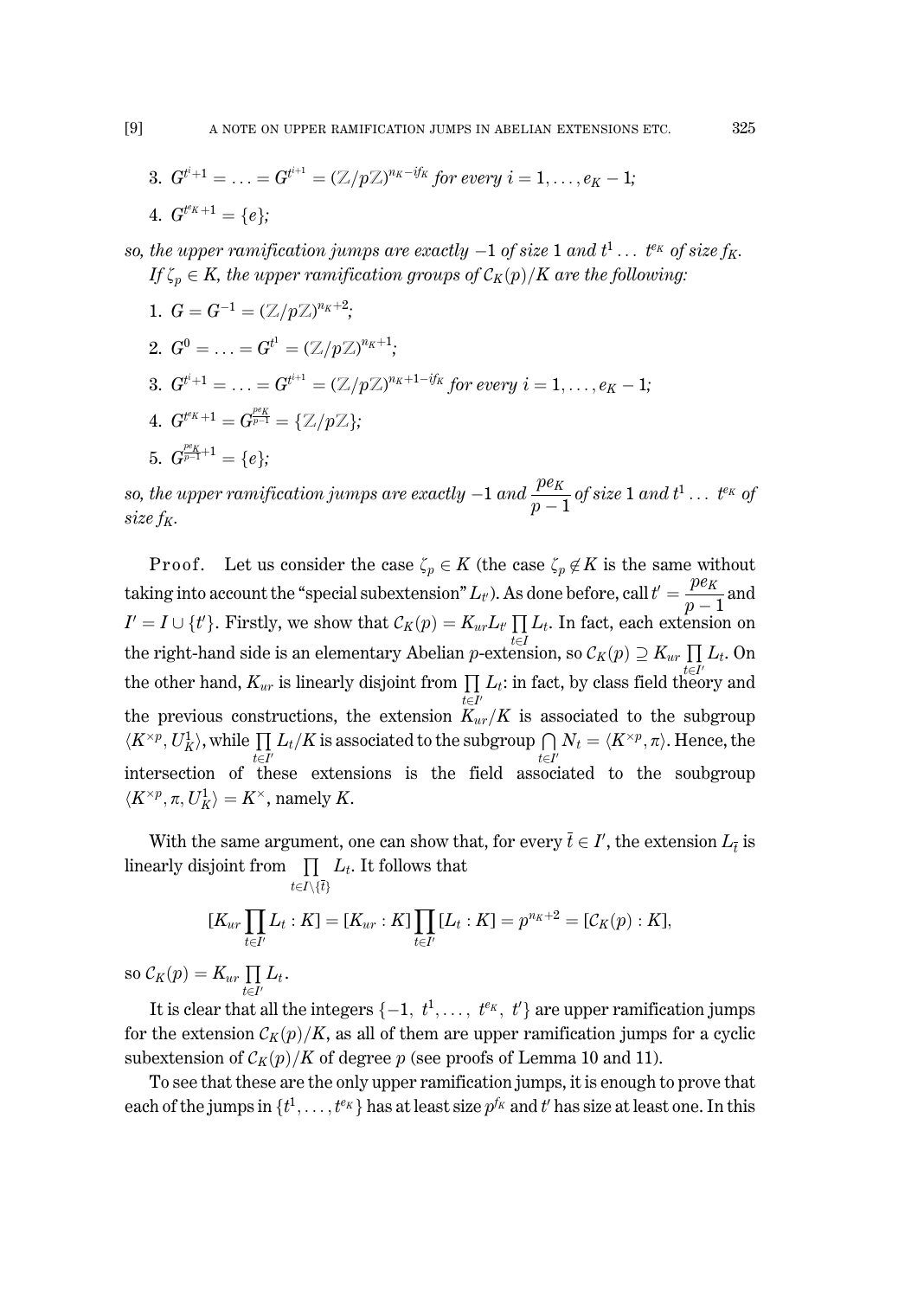case, in fact, we get:

$$
|G/G^0||G^{t'}/G^{t'+1}|\prod_{t\in I}|G^t/G^{t+1}|\geq p^{2+f_Ke_K}=|G|,
$$

and this yields  $|G^t/G^{t+1}| = p^{f_K}$  for every  $t \in I$ ,  $|G^{t'}/G^{t'+1}| = p$  and no more jumps are possible.

We already know that  $|G/G^0| = p$ . Let  $t \in I$  and call  $H = \text{Gal}(\mathcal{C}_K(p)/L_t)$ ; by Galois correspondence,  $G/H \cong Gal(L_t/K)$ . From the previous lemma, we know that  $L_t/K$  has only one upper ramification jump equal to t, so  $(G/H)^t = (\mathbb{Z}/p\mathbb{Z})^{f_K}$  and  $(G/H)^{t+1} = \{e\}$ . On the other hand, Herbrand's Theorem ensures that, for each  $s>0$ , we have  $(G/H)^s \cong G^sH/H$ ; moreover,  $G^sH/H \cong G^s/G^s \cap H$ , so we get  $G^{t+1} \subset H$ , and

$$
G^t/G^{t+1}| = |G^t/G^t \cap H| \cdot |G^t \cap H/G^{t+1}| = |(G/H)^t| \cdot |G^t \cap H/G^{t+1}| \ge p^{f_K},
$$

as wanted. The same argument holds if we take  $t' = \frac{pe_K}{n-1}$  and the extension  $L_t$ constructed in Lemma 11.

#### **4 - The General Result**

The following theorem classifies the sequence of couples of integers which can be the upper ramification jumps of an elementary Abelian  $p$ -extension of  $K$ .

Theorem 13. Let K be a finite extension of  $\mathbb{Q}_p$ . Let  $(t^{i_1}, m_1), \ldots, (t^{i_h}, m_h)$  be couples of integers with  $t^{i_1} < \ldots < t^{i_k}$ ; there exists an elementary Abelian p-extension M/K with upper ramification jumps  $(t^{i_1}, m_1), \ldots, (t^{i_h}, m_h)$  if and only if the following conditions hold:

1. for every  $j = 1, ..., h$ , we have  $1 \leq t^{i_j} < pe_K/(p-1)$  and  $(t^{i_j}, p) = 1$  with only two possible exceptions, namely  $t^{i_1} = -1$  and, in the case when  $\zeta_p \in K$ ,  $t^{i_h} = \frac{pe_K}{p-1};$ 

$$
2. \ \ 1 \leq m_j \leq f_K \ for \ every \ j=1, \ldots h, \ m_1 = 1 \ \ if \ t^{i_1} = -1 \ and \ m_h = 1 \ \ if \ t^{i_h} = \frac{pe_K}{p-1}.
$$

In this case,  $[M:K] = \sum_{i=1}^{h} m_i$ .

**Proof.** Let M be a subextension of  $\mathcal{C}_K(p)/K$  and let  $(t^{i_1}, m_1), \ldots, (t^{i_h}, m_h)$  be its ramification jumps. From Proposition 8, we know that the jumps of  $M/K$  are among those of  $\mathcal{C}_K(p)/K$ , hence  $t^{i_1}, \ldots, t^{i_h}$  verify condition 1. Moreover, denoting by H the subgroup of  $G = \text{Gal}(\mathcal{C}_K(p)/K)$  fixing M, we have that the ramification filtration of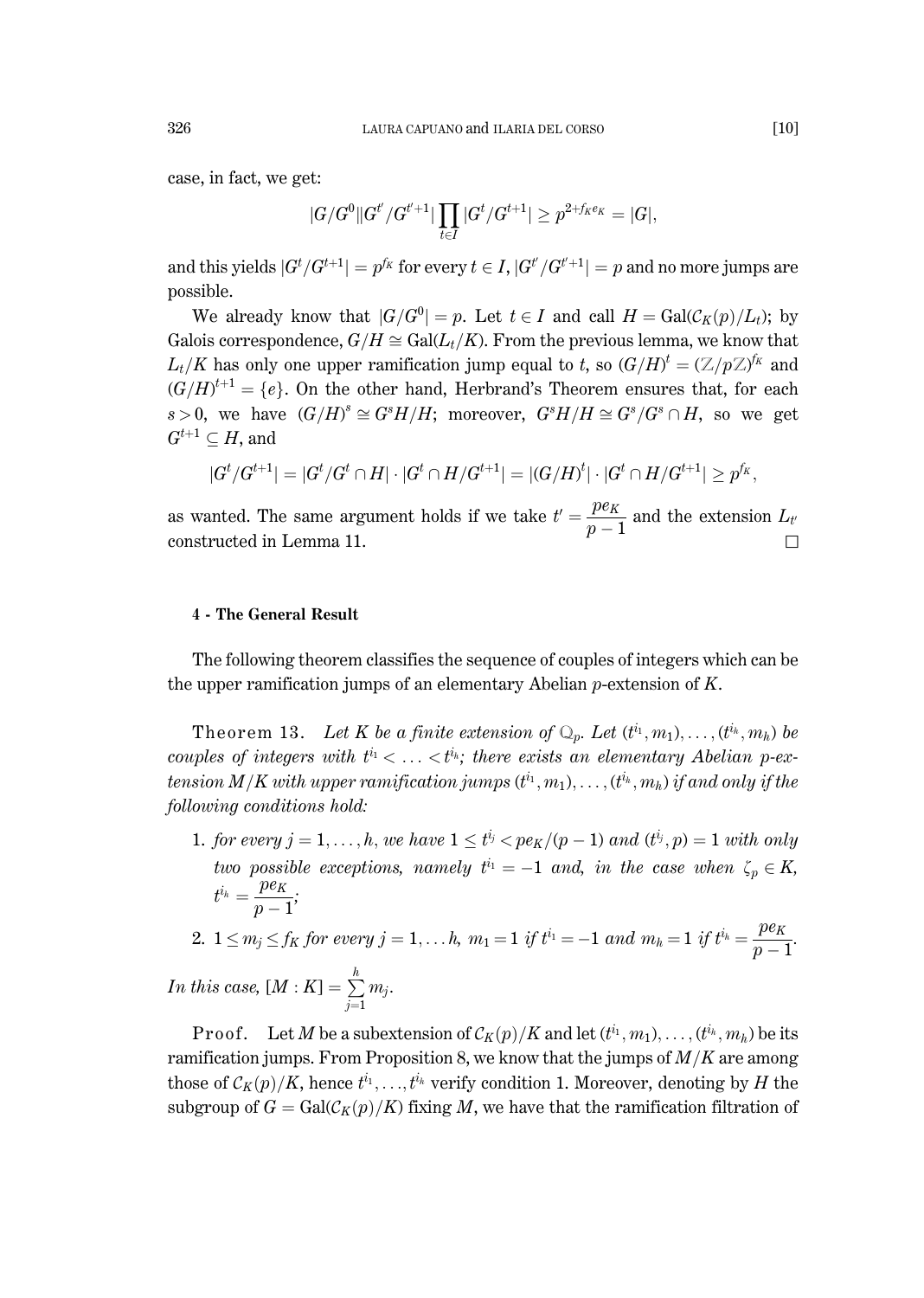#### $[11]$ A NOTE ON UPPER RAMIFICATION JUMPS IN ABELIAN EXTENSIONS ETC.

 $M/K$  is  $(G/H)^{t^{i_j}}$  for some  $i = 1, \ldots, h$  and  $|(G/H)^{t^{i_j}}/(G/H)^{t^{i_{j+1}}}| = p^{m_j}$ . Arguing as in the proof of Theorem 12, we have

$$
\left| \frac{(G/H)^{t^{i_j}}}{(G/H)^{t^{i_j}+1}} \right| = \left| \frac{G^{t^{i_j}}/G^{t^{i_j}+1}}{G^{t^{i_j}} \cap H/G^{t^{i_j}+1} \cap H} \right| = \frac{p^{f_K}}{|G^{t^{i_j}} \cap H/G^{t^{i_j}+1} \cap H|}
$$

hence  $1 \le m_j \le f_K$  if  $t^{i_j} \in I$  and  $m_1 = 1$  if  $t^{i_1} = -1$ . Moreover, if  $\zeta_p \in K$  and  $t^{i_h} = \frac{pe_K}{n-1}$ , then  $|G^{t^{i_h}}/G^{t^{i_h}+1}| = p$  as seen before, so  $m_h = 1$ , namely, the  $m_j$  verify condition 2.

On the other hand, let  $(t^{i_1}, m_1), \ldots, (t^{i_k}, m_h)$  be a sequence verifying conditions 1 and 2; we construct an extension  $M/K$  with these ramification jumps. For each  $j = 1, ..., h$  let  $M_j/K$  be any subextension of degree  $p^{m_j}$  of  $L_{i,j}/K$ , where  $L_{i,j}$  is the extension defined in Lemma 10 when  $t^{i_j} \in I$ ,  $L_{t^{i_k}} = L_{t'}$  (the extension defined in Lemma 11) if  $t^{i_h} = \frac{pe_K}{p-1}$  and  $L_{t^{i_1}} = K_{ur}$  if  $t^{i_1} = -1$ . Put  $M = \prod_{i=1}^{h} M_i$ ; then, using the same techniques applied in Theorem 12, it is easy to see that the ramification jumps of  $M/K$  are exactly  $(t^{i_1}, m_1), \ldots, (t^{i_h}, m_h)$ .  $\Box$ 

Remark 14. If  $\zeta_n \in K$ , we can prove the same results using another approach, namely using Kummer theory (see  $[2, p. 89]$ ). This method is more explicit as, in this way, we can construct an extension with fixed ramification jumps giving explicit generators.

In fact, by Kummer theory, we know that every  $p$ -extension is Galois and of the form  $L = K(\sqrt[p]{a})$ , where a can be chosen as a p-power free representative of a class in  $K^{\times}/K^{\times p}$ . With this choice of the generator, the K-valuation of a gives the ramification jump of the extension  $L/K$ . More precisely, the following proposition holds:

Proposition 15. Let  $L = K(\sqrt[p]{a})$  with  $a \in K^{\times}$ , a p-power free; call t the ramification jump of  $L/K$ . Then,

- if  $0 < v_K(a) < p$ , then  $t = \frac{pe_K}{p-1}$ ;
- if  $v_K(a) = 0$  and  $v_K(a-1) = l$  with  $1 \leq l < \frac{pe_K}{p-1}$  and  $(l, p) = 1$ , then  $t=\frac{pe_K}{n-1}-l;$
- if  $v_K(a) = 0$  and  $v_K(a-1) = \frac{pe_K}{n-1}$ , then  $t = -1$  (and the extension is unramified).

Proof. If  $0 < v_K(a) < p$  and z is a p-th root of a, then, for every h such that  $(h, p) = 1, K(z) = K(z^h)$ . We can restrict to the case  $v_K(a) = 1$ .

327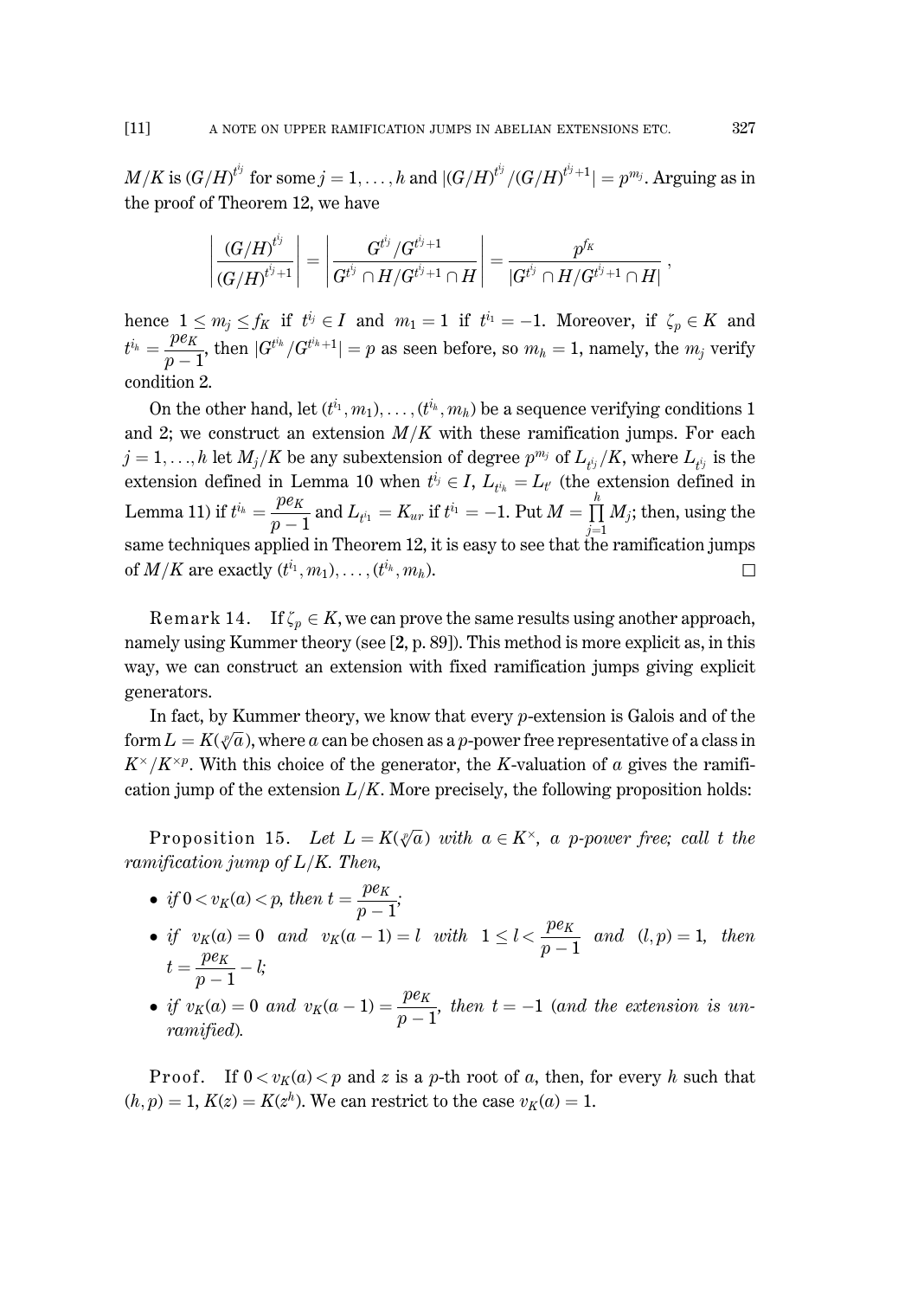In this case, we can choose  $\pi_L = z$  as uniformizing parameter for  $\mathcal{O}_L$ ; if, moreover, g is the generator of Gal $(L/K)$  defined by  $\pi_L \to \zeta_p \pi_L$ , we have  $v_L(g(\pi_L) - \pi_L) =$  $v_L(\zeta_p \pi_L - \pi_L) = v_L(\zeta_p - 1) + v_L(\pi_L) = \frac{pe_K}{p-1} + 1$ , hence  $t = \frac{pe_K}{p-1}$  as wanted. If  $a \in U_K^l \setminus U_K^{l+1}$ , from the proof of [3, Lemma 6, p. 15],  $v_L(\mathcal{D}_{L/K}) =$  $\left(\frac{pe_K}{n-1}-l+1\right)(p-1)$ . On the other hand, from the ramification-discriminant formula used in Section 3,  $v_L(\mathcal{D}_{L/K}) = (p-1)(t+1)$ . Comparing this with the previous expression, we have  $t = \frac{pe_K}{p-1} - l$ . Finally, if  $a \in U_K^{\frac{pe_K}{p-1}}$ , using Hensel's Lemma [2, p. 84], it is easy to see that the extension  $L/K$  is unramified, hence the ramification jump is  $t = -1$ .  $\Box$ 

With this relation between the upper ramification jump and the valuation of the generator, one can easily give generators for the subextensions  $L_t \subset \mathcal{C}_K(p)$  constructed in Lemma 10. Hence, the following proposition holds:

Proposition 16. Take  $t \in I$  and call  $l = \frac{pe_K}{p-1} - t$ ; the extension  $L_t =$  $K(\sqrt[p]{\eta_{(l,y)}}, y = 1, \ldots, f_K)$  is an elementary Abelian extension of degree  $p^{f_K}$  over K with just one ramification jump equal to  $t$ .

If  $t = \frac{pe_K}{n-1}$ , the extension  $L_t = K(\sqrt[p]{\pi})$  is a totally ramified extension of degree p with ramification jump equal to  $\frac{pe_K}{p-1}$ .

If  $t = -1$ , the extension  $L_{-1} = K(\sqrt[p]{\omega_*})$  is the only unramified extension of K of degree p and has ramification jump equal to  $-1$ .

#### **References**

- $\lceil 1 \rceil$ N. P. BYOTT and G. G. ELDER, Biquadratic extensions with one break, Canad. Math. Bull. 45 (2002), 168-179.
- $\lceil 2 \rceil$ J. W. S. CASSELS and A. FRÖHLICH, (eds.), Algebraic number theory, Academic Press, London and New York 1967.
- $\lceil 3 \rceil$ I. DEL CORSO and R. DVORNICICH, The compositum of wild extensions of local fields of prime degree, Monatsh. Math. 150 (2007), 271-288.
- $[4]$ G. G. ELDER and J. J. HOOPER, On wild ramification in quaternion extensions, J. Théor. Nombres Bordeaux 19 (2007), 101-124.
- $[5]$ I. B. FESENKO and S. V. VOSTOKOV. Local fields and their extensions. Transl. Math. Monogr., 121, 2nd ed., American Mathematical Society, Providence, RI 2002.